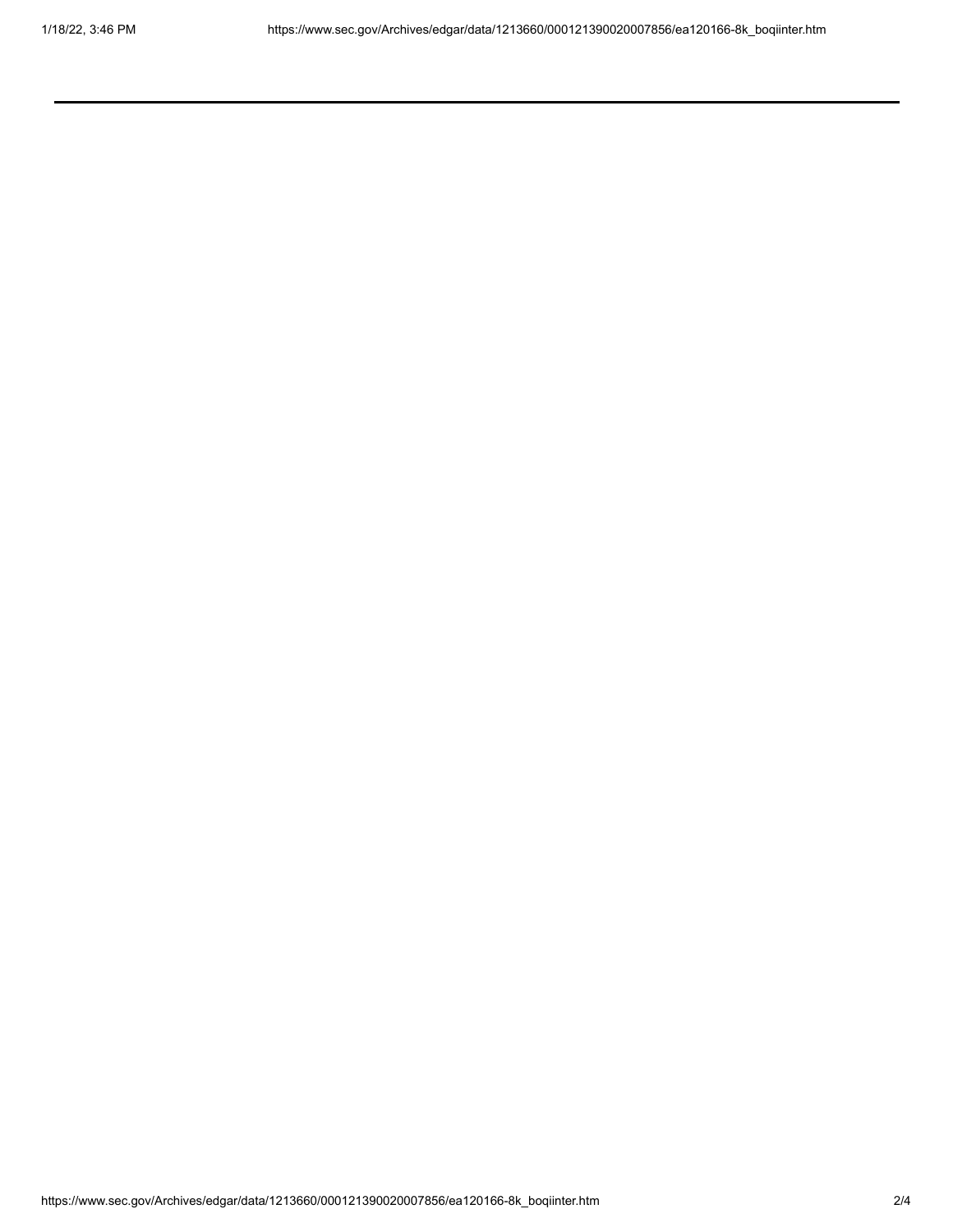## **ITEM 8.01 OTHER EVENTS**

#### *Filing of Form 10-K*

We are unable to file our Annual Report on Form 10-K for the year ended December 31, 2019 on the due date because of the impact of the COVID-19 pandemic, which, among other things, due to travel limitations and the requirements of "social distancing," has adversely impacted and continues to adversely impact our ability to complete our filing on a timely basis. We have a small accounting staff and historically have provided our auditors with full access to work papers and related information. Because audit personnel are now working remotely the Company's ability to complete its audit and file the 2019 10-K by its due date is delayed. We have also been informed by our edgarization agent that it is now experiencing staffing problems and will require additional time to provide their services.

Accordingly, we are relying upon the order issued by the Securities and Exchange Commission on March 25, 2020 pursuant to Section 36 (Release No. 34-88465) of the Securities Exchange Act of 1934, as amended (the "Exchange Act"), extending the time (the "Extended Extension Period") in which certain reports required to be filed pursuant to the Exchange Act are filed, and we are furnishing this Form 8-K as required pursuant to such order. We expect to file our Annual Report by the end of the Extended Extension Period, if not earlier.

In light of the current COVID-19 pandemic, we will be including the following Risk Factor in our 2019 10-K, as may be updated to reflect subsequent events impacting our company:

#### *Our business and results of operations may be negatively impacted by the spread of the Coronavirus.*

We sell our products in the China and may be impacted by public health crises beyond our control. This could disrupt our operations and negatively impact sales of our products. Our customers and suppliers may experience similar disruption. In December 2019, a novel strain of the Coronavirus was reported to have surfaced in Wuhan, China, which has evolved into a pandemic. This situation and preventative or protective actions that governments have taken to counter the effects of the pandemic have resulted in a period of business disruption, including delays in shipments of products and raw materials. The Coronavirus has spread to over 100 countries, including the United States, and efforts to contain the spread of the Coronavirus have intensified. To the extent the impact of the Coronavirus continues or worsens, the demand for our products may be negatively impacted. The Coronavirus has also impacted our sales efforts as our ability to make sales calls is constrained.

1